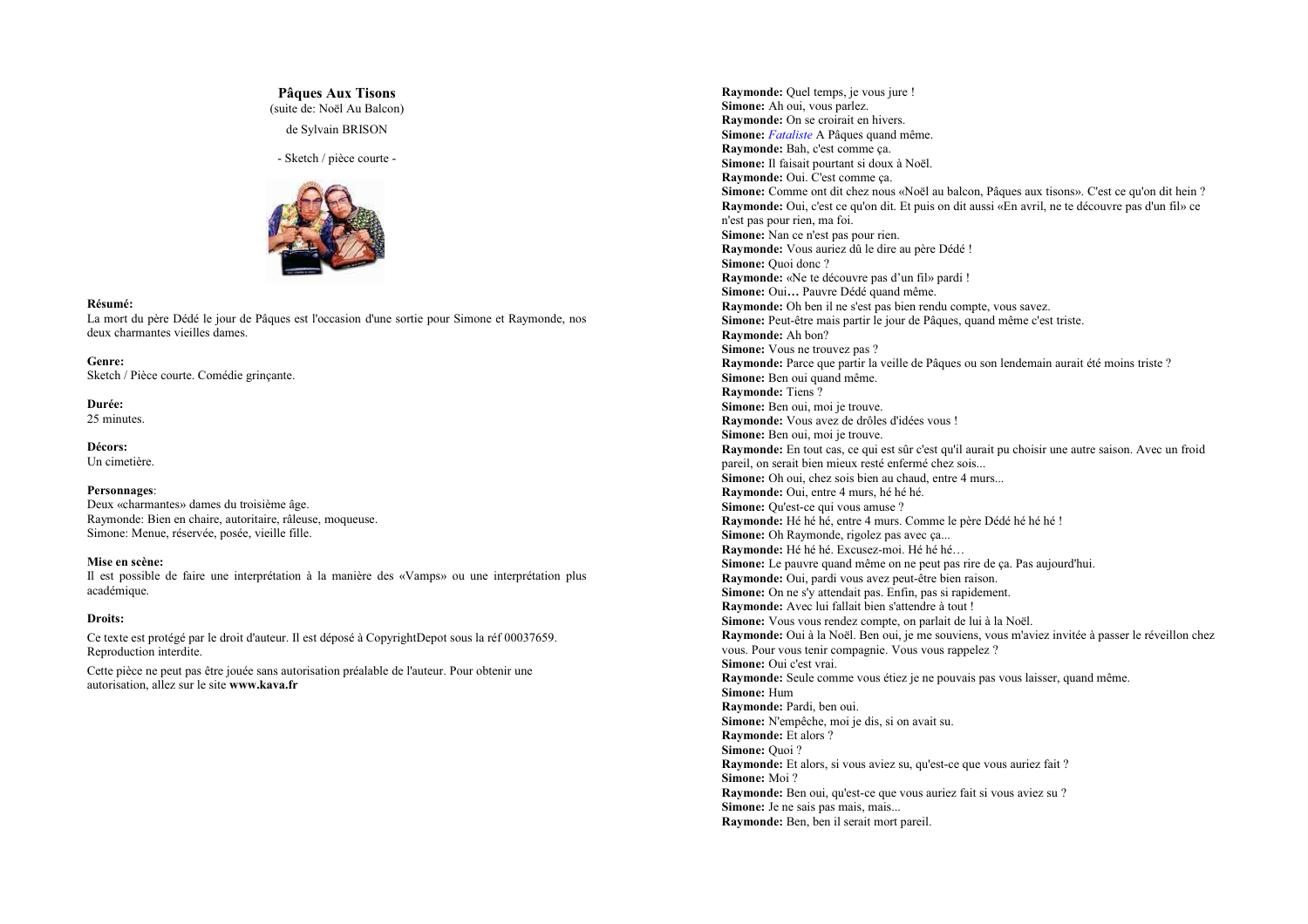Simone: Ah bon ? Raymonde: Pardi, il serait mort pareil, oui. Vous ne pouvez pas changer ces choses là ! C'est le destin ca. Simone: Le destin ? Ouand même. Raymonde: En tout cas, si vous m'aviez écouté... Simone: Si je vous avais écouté ? Raymonde: Qui si vous m'aviez écouté, à la Noël... Justement quand on parlait du père Dédé. Simone: Et alors ? Raymonde: Et alors, vous l'auriez peut-être épousé comme je vous l'avais proposé ! Il était encore temps à la Noël. Simone: Ah ben ca m'aurait fait une belle jambe ! Je serais veuve aujourd'hui par dessus le marché<sup>1</sup> Raymonde: Ah ben oui c'est sûr... Vous seriez veuve. Simone: Qui, je serais veuve. Raymonde: Oui, vous seriez veuve... Justement. **Simone:** Justement? Raymonde: Bah. réfléchissez donc. Vous seriez veuve oui... Mais riche. Simone: Ah oui Raymonde: Ah oui, très riche. Simone: Vous crovez? Raymonde: Ah oui si je crois. Simone: Ah? Raymonde: Qui, et généreuse comme vous êtes vous en auriez surement fait profiter vos amies. Enfin, vos vraies amies, hein. Simone: Oui, c'est vrai, j'aurais pu acheter plein de choses. Raymonde: Oui. Qu'est ce que vous auriez acheté ? Simone: Je ne sais pas, laissez moi réfléchir. J'aurais commencé par racheter des souliers neufs. Regardez les miens comme ils sont usés maintenant. Raymonde: Mais je ne vous parle pas de ça moi. Vos souliers, pfeu... Et pourquoi pas une nouvelle toile cirée pendant que vous y êtes ? Simone: Ma toile cirée? Ah non elle peut encore servir. Raymonde: Votre toile cirée c'est un exemple. Il y a peut-être d'autres choses plus importantes que vos souliers ou que votre toile cirée non ? Simone: Moi je vojs surtout l'urgence du quotidien. De bons souliers c'est important. Raymonde: «L'urgence du quotidien» pfeu... Nan, moi je vous parlais de choses que vous auriez pu acheter si vous aviez eu beaucoup d'argent. Simone: Ben je ne sais pas alors. Et puis vous savez quand je feuillète le catalogue de la Redoute il n'y a pas grand chose qui me donne envie. Raymonde: Tenez, moi par exemple, ce qui me plairait si j'avais un peu d'argent ce serait de partir en voyage, en Italie par exemple ou au Mexique. Pas vous ? Ca ne vous plairait pas de partir loin ? Simone: Oh non. l'Italie c'est trop loin, faudrait dormir dehors. Je veux bien voyager mais à condition de pouvoir retrouver mon chez moi le soir. Raymonde: Enfin... De toute façon vous n'êtes pas riche. Simone: Nan. Raymonde: Pas riche parce que vous ne l'avez pas voulu. Simone: Nan Raymonde: Bon alors c'est plus la peine d'en parler. Simone: Non et puis remarquez c'est peut être mieux ainsi parce que vous voyez avec trop d'argent on arriverait encore à se disputer... Raymonde: Mais c'est vrai dites voir ! Simone: Oui et je n'oublie pas que par-dessus le marché je serais veuve. Raymonde: Remarquez l'argent ca aide aussi à faire son deuil.

Simone: Ah bon ? Ravmonde: Pardi! Simone: Dites-voir Raymonde, maintenant que vous en parlez, je me demande qui va bien pouvoir profiter de tout cet argent. Ravmonde: A ma connaissance, il n'a laissé personne derrière lui. Simone: Ah bon ? Ben alors, ca revient à qui ? Raymonde: A la mairie sûrement. Simone: A la mairie ? Raymonde: Qui sûrement. C'est quand même la mairie qui paie l'enterrement, c'est normal qu'elle récunère l'argent. Simone: Ca. elle va en récupérer de l'argent. Vous avez vu, ce n'est quand même pas un modèle de luxe qu'ils lui ont acheté, on dirait du pin blanc. Raymonde: Du pin blanc ? On dirait plutôt une sorte de cagette. Ca ne me paraît pas très solide. Simone: Pas solide et pas très joli ce jaune pâle. Raymonde: Oh mais, remarquez, moi je trouve que c'est une couleur qui vous irait plutôt bien ça. Simone: Ah bon ? Moi je préfèrerais quand même quelque chose de plus noble, comme du chêne par exemple. Raymonde: Oh non. Non non. Simone: Ah bon ? Raymonde: Surtout pas. Et puis, dites-voir, ce serait bien trop cher pour vous. Simone: C'est vrai que c'est cher le chêne. Raymonde: Surtout pour ce qu'on va en faire après. Et puis quand on n'a pas beaucoup d'argent mieux vaut limiter les dépenses inutiles. Pour économiser encore un peu plus, on pourrait même vous enterrer dans votre toile cirée vous ne croyez pas ?

 $+ = + = + = + = +$ 

Simone: Dites moi Raymonde, vous croyez qu'ils l'ont habillé comment ? Raymonde: Je ne sais pas Simone: Vous pensez qu'ils lui ont mis ses habits de soldat ? Raymonde: Et pourquoi donc? Simone: C'est beau un homme en uniforme... **Raymonde:** Ah ben c'est nouveau, yous aimez les hommes en uniforme maintenant? Simone: Oui i'aime bien. Raymonde: Bah remarquez il l'a pas beaucoup utilisé son uniforme si vous voyez ce que je veux dire? Simone: Non. Raymonde: S'il y a des trous dedans ce seront plus les mites que les balles ! Parce que, entre nous, il n'a jamais autant porté une arme que depuis qu'il l'a passé à gauche ! Simone: A gauche? Raymonde: Si vous voyez ce que je veux dire. Simone: Ah bon ? Dans le temps, la mère Chailloux m'avait dit que c'était un ancien résistant. Raymonde: Résistant ? Simone: Vous ne saviez pas ? Ravmonde: Dédé un résistant ? Simone: Oui Raymonde: Pardi, pour résister au travail c'est sûr... Simone: Non, je ... Raymonde: Non mais, vous l'imaginez en résistant, vous ? Il n'a déjà pas résisté à la grippe ! Simone: Oui, ça je suis d'accord. Raymonde: Vous voyez!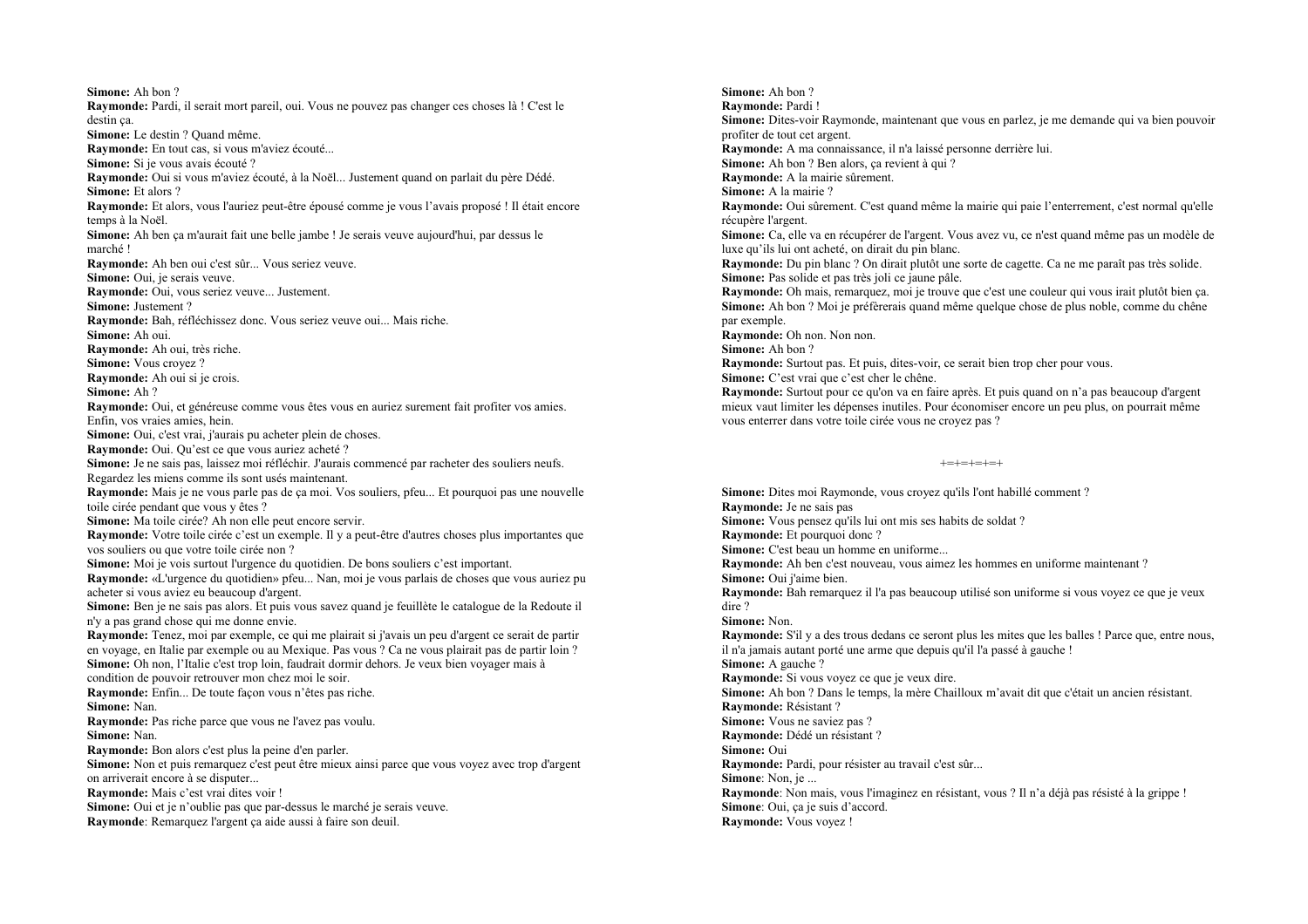Simone: Il aurait dû se faire vacciner. Ce n'est pas faute de le répéter aux actualités. Ravmonde: Ben oui. Simone: Moi je suis allée me faire piquer au début de l'hiver. Raymonde: Ah bon ? Oui c'est qui vous a piqué ? Simone: Le Docteur Duton. Raymonde: Le Docteur Duton? Simone: Oui. Raymonde: Au début de l'hiver ? Simone: Oui. Raymonde: Ah bon ? C'est bizarre, je suis allée le voir. Moi, il m'a déconseillé de me faire piquer. Simone: Ah nourquoi ca ? Raymonde: Il m'a dit que j'étais solide, que je n'en avais pas besoin. Simone: Moi il m'a rien dit. Il m'a piqué. Raymonde: Tien. *(Jalouse)* Sinon, il pique bien le Dr Duton? Simone: Oh oui, j'ai rien senti. Ca dure juste une seconde dans la fesse et hop c'est terminé. Raymonde: Ben yous avez de la chance alors, moi il n'a pas voulu. Simone: En plus c'est remboursé par la sécurité sociale. Raymonde: Ben oui je sais bien, c'est pour ca que je voulais me faire piquer. Ce n'est pas pour la grippe je l'attrape jamais. Simone: Moi non plus. Mais depuis que c'est gratuit i'v vais tous les ans. Raymonde: C'est sûr, ca ne vaut pas la peine de s'en privé. Remarquez, en réfléchissant bien, je ne regrette pas de ne pas mettre fait piquer ! Simone: Pourquoi ca? Raymonde: Ah ben alors, vous ne savez donc pas qui l'a veillé le père Dédé cette nuit ? Simone: Non? Ravmonde: Le docteur Duton, Oui, le docteur Duton, lui-même. Simone: Ouel rapport? Raymonde: Ah. L'assassin revient toujours sur le lieu du crime... Si vous voyez ce que je veux dire? Simone: L'assassin ? Mais le pauvre Dédé était suivi depuis des années par le docteur Duton, il n'a iamais eu à s'en plaindre. Ravmonde: Ah? Simone: Mais... Vous croyez qu'il aurait pu faire une erreur médicale ? **Raymonde:** Oh là les grands mots. Une erreur non. Mais on dit qu'il lui aurait fait une pigûre. Simone: Qui est-ce qui vous a dit ca? Raymonde: Une piqûre comme à votre chat l'année dernière. Simone: Mon chat ? Il était vieux et malade. Raymonde: Comme le Dédé. Simone: Il avait l'œil vitreux, et la truffe toute froide. Ravmonde: Hé, comme le père Dédé ! Simone: Ce n'est pas pareil. Et pourquoi le Docteur aurait-il fait ca ? Raymonde: Vous ne savez pas? Simone: Non. Raymonde: Pour la prime pardi ! Il touche une prime pour ça ! Il n'y a pas besoin d'avoir fait polyclinique pour le savoir! Simone: Je ne savais pas. Raymonde: C'est pour ça que je vous disais que je ne regrettais pas de ne pas m'être fait piquer par le docteur Duton. Simone: Pour l'instant moi ca va. Mais ça n'explique par pourquoi il est allé à la veillée. Et vous Raymonde, vous êtes allée à la veillée? Raymonde: Oh là non! Simone: Moi non plus, je n'aime pas ca.

Raymonde: Attendre comme ca à regarder un cadavre. Simone: Oui c'est mortel. Raymonde: J'aurais trop peur qu'il bouge ou qu'il se réveille en pleine nuit ! Et puis je n'avais pas envie de compter les mouches... Simone: Ouelles mouches? Raymonde: Vous n'avez jamais remarqué ? Simone: Ah non... Raymonde: Je n'aime déjà pas avoir des mouches chez moi, alors celles des autres. Simone: Je n'ai jamais remarqué. **Raymonde:** Il y a toujours plus de mouches au petit matin d'une veillée que le soir. Je ne voudrais pas attraper des maladies. Tien, la grippe par exemple. Vous, c'est différent, vous êtes vaccinée. vous auriez pu le veiller !

```
+-+=+-+-+
```
Raymonde: Vous avez vu ? Il y a la Patricia. Simone: Je ne la vois pas. Raymonde: Là vers le monument aux morts. Simone: non, je ne vois pas; Raymonde: Mais si, là regardez ! Simone: Ah oui, je l'avais confondue avec le monument aux morts. Raymonde: Attention, elle va nous voir. Simone: Vous avez raison, je crois qu'elle nous a vues. Raymonde: Evidemment vous n'êtes pas discrète vous! Simone: Oh. elle vient. **Raymonde:** Oui bien sûr... Bon faites comme si de rien n'était, ne la regardez pas. Faites comme moi, prenez un air décontracté. Simone: Elle vient! Raymonde: Laissez-moi faire, je vais m'en occuper. Taisez-vous. En attendant faites lui donc un sourire! Simone: Oh je n'ai pas trop envie, elle me fait peur... Raymonde: Faites un sourire je vous dis. Simone: Comme ca? Raymonde: Oui voilà. C'est le moment d'être bien avec elle, on ne sait jamais. Simone: Comment ça on ne sait jamais ? Raymonde: Je vous rappelle que c'est son mari qui va refermer votre cercueil quand vous allez partir à votre tour. Vous ne savez pas ce qu'il peut faire quand vous aller vous retrouver seule avec hui Simone: Mais je serais morte, que voulez-vous qu'il fasse ? Raymonde: Justement. Simone: Justement quoi? Raymonde: Vous avez jamais vu les actualités ? Hein ? Comment on appelle ça ? Les nécrophiles. C'est des vieux pervers qui violent les jeunes filles dans leur dernier sommeil. Simone: Vous crovez que ca existe vraiment? Raymonde: Pardi. Simone: Ou'est ce qu'on peut faire ? Raymonde: Je vous ai dis souriez. Simone: Non, je veux dire, quand on sera morte, pour pas qu'il nous viole. Raymonde: Ah ben ce n'est pas compliqué: il faudra faire croire que vous êtes consentante. Vous ne bougez pas, vous faites celle qui dort et hop dès qu'il est retourné, un coup sur la tête !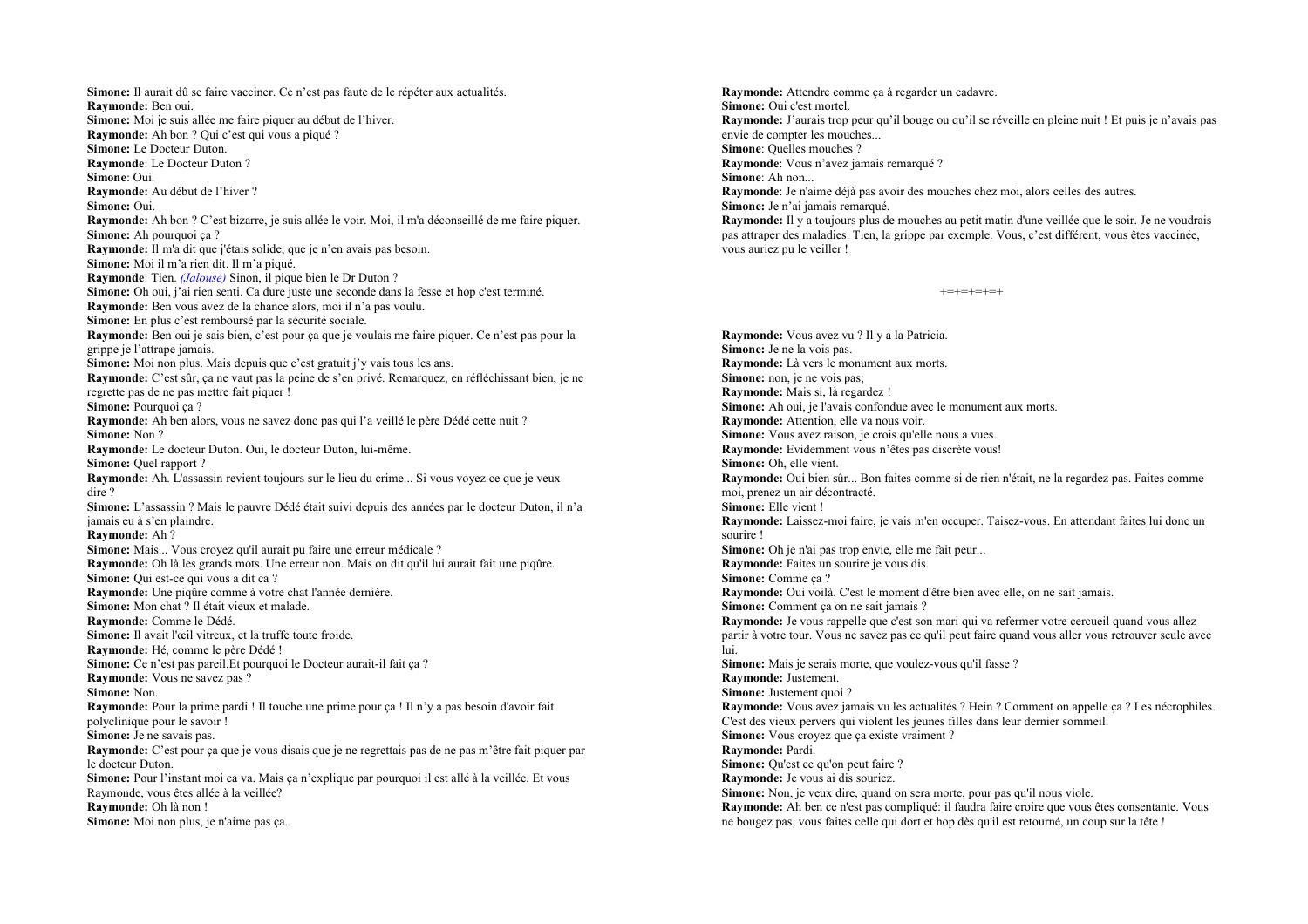## Simone: Ah bon ?

**Raymonde:** Oui! Mais en attendant, souriez je vous dis, elle arrive, *Patricia arrive*, Boniour Patricia. Oh ben oui, ah oui, hé hé, et vous ca va bien ? Oui tout le monde va bien alors, oui pour une fois qu'v a une animation hein c'est ce qu'on disait avec Simone, ca fait du bien, ca fait une sortie. Hein Simone? Simone: Oh oui oui. Raymonde: C'est rare maintenant. Hein Simone? Simone: Oh oui oui. **Raymonde:** Ah ben oui, ca devrait être plus souvent. Hein Simone? Simone: Oh oui oui. Raymonde: Bien, à tout à l'heure alors, amusez-vous bien. *Patricia part* Simone: Vous avez vu comme elle vous regardait ? Ravmonde: hein? Simone: Elle a le même regard vicieux que son mari. **Raymonde:** Vous trouvez? Simone: Le même regard vicieux je vous dis. C'est simple, quand elle vous regarde on dirait qu'elle vous mesure. **Raymonde:** yous avez raison. Oh mais dites voir, on discute, on discute, on en oublierait presque notre sortie ! Tien, venez par là, on verra mieux... Simone: Si j'avais su que ce serait aussi long j'aurais apporté un tabouret avec un ouvrage. Raymonde: C'est qu'il y a du monde. Simone: Oui, bien plus qu'au mariage de la fille Dupont... Vous croyez qu'on peut passer là ? **Raymonde:** Ou'est-ce que vous voulez qu'ils vous disent ? Allez venez donc. Simone: Quand même, ca ne se fait pas. Raymonde: Vous faîtes bien des manières ! C'est quand même notre cimetière non ? Simone: Oh regardez, je n'avais jamais remarqué qu'il y a une photo sur celle du père Duchamp ! Raymonde: Ah oui ? Oh, ben il ne ressemblait plus vraiment à ca de son vivant. Simone: Qui c'est sûr. Ils l'ont arrangé. Raymonde: Il n'avait pas cette tête. Surtout quand les pompiers l'ont décroché. Si vous voyez ce que je veux dire? Simone: Oh regardez la mère Duchamp a déjà fait graver son nom à coté du sien. Elle sera bien à coté de lui. Raymonde: Oui ils pourront bavarder ensemble, elle qui a la langue bien «pendue» si je peux me nermettre. Simone: Et là regardez! Ravmonde: Ouoi donc? Simone: C'est la tombe du voisin de la mère Fichon! Raymonde: Ah oui. Simone: Mais vous avez vu, ce n'est pas écrit en français. Raymonde: Poussez-vous voir, vous prenez toute la place. Simone: Là. regardez. Raymonde: Ah ben oui bien sûr, c'est écrit en maghrébin ! Simone: Vous êtes sûre ? Raymonde: Pardi, oui c'est du maghrébin, je reconnais ben *(prononcer «bin»)*. Simone: Et il n'y a pas de croix non plus. Raymonde: Evidemment, il n'est pas catholique, puisque je vous dis qu'il est maghrébin. Simone: Ah bon ? Raymonde: Bien sûr. La croix c'est pour les catholiques comme Jésus. Simone: Jésus était catholique ? Raymonde: Evidemment, qu'est-ce que vous croyez ? Simone: Je ne sais pas. Raymonde: Vous ne croyais quand même pas que Jésus était maghrébin ?

Simone: Ah ben non quand même pas... Raymonde: Alors? Simone: Non quand même pas. Raymonde: Alors voyons! Simone: Non mais il me semblait qu'il était juif. Raymonde: Oui ca? Simone: Ben. Jésus... Raymonde: Juif? Et puis quoi encore? Simone: Non. je crovais. Je vous disais «il me semblait» Raymonde: Vous me faites une belle sotte ! Tout le monde sait ca que Jésus était catholique, comme ses parents. C'est même pour ca qu'ils l'ont crucifié sur une croix de catholique ! Simone: Oui c'est vrai vous avez peut être raison. Oh je ne sais plus avec tout ça. Raymonde: Pardi. Marie, Joseph, ce n'est pas des prénoms juifs ni des prénoms maghrébins. Simone: Non. Raymonde: Alors ? C'est des prénoms français et catholiques. Simone: C'est vrai, vous avez peut-être raison. Raymonde: Et puis Noël c'est une fête catholique non ? Simone: Ah oui oui. Noël c'est catholique. Raymonde: Ben alors, et si ce n'est pas un signe de Dieu que le petit Jésus est né le jour de Noël ?! Simone: Ben oui yous avez raison. Raymonde: Alors? Simone: Mais dites-voir, ce n'est pas ici qu'était enterré le grand père Chailloux ? Raymonde: Vous ne saviez pas qu'ils l'ont déterré ? Simone: Déterré ? Raymonde: Sa concession était terminée. Simone: Mais qu'est-ce qu'ils en ont fait ? Raymonde: Dans la fosse avec les autres ! Simone: Le pauvre, il ne gênait pas ici. **Raymonde:** Hop dans la fosse ! Simone: C'est triste quand même. Raymonde: Pourquoi, vous vouliez le récupérer pour chez vous ? Simone: Oh non. Ouelle idée. Raymonde: Si, pour vous tenir compagnie, hé hé. Simone: Oh non non. Raymonde, ie me nose une question. Ravmonde: Oui ? Simone: Vous allez rire. Raymonde: Avec vous, peut-être. Allez-y. Simone: Ben, si le corps est mangé par les vers, en bien les vers eux-mêmes qu'est-ce qu'ils deviennent ensuite? Raymonde: Ben, que voulez-vous qu'ils deviennent ? Simone: Quand on ouvre le cercueil, il n'v a plus de vers. Raymonde: Ben oui évidemment, ils sont morts. Simone: Oui mais s'ils sont morts... Ou'est ce qu'ils deviennent ? Raymonde: Je ne sais pas. Ils sont peut-être mangés par d'autres vers plus petits. Simone: Oui, mais quand ils meurent à leur tour, les petits vers ? Raymonde: Ah mais, vous avez des questions... C'est comme ça puis c'est tout. Simone: Ah bon ? Raymonde: Oui c'est comme ca. Et puis vous avez qu'à vous faire incinérer, comme moi, c'est plus propre. Simone: Incinérée par le feu ? Raymonde: Evidemment par le feu, comment voulez-vous être incinérée autrement ? Simone: Mais, dites-moi, vous n'avez pas peur.